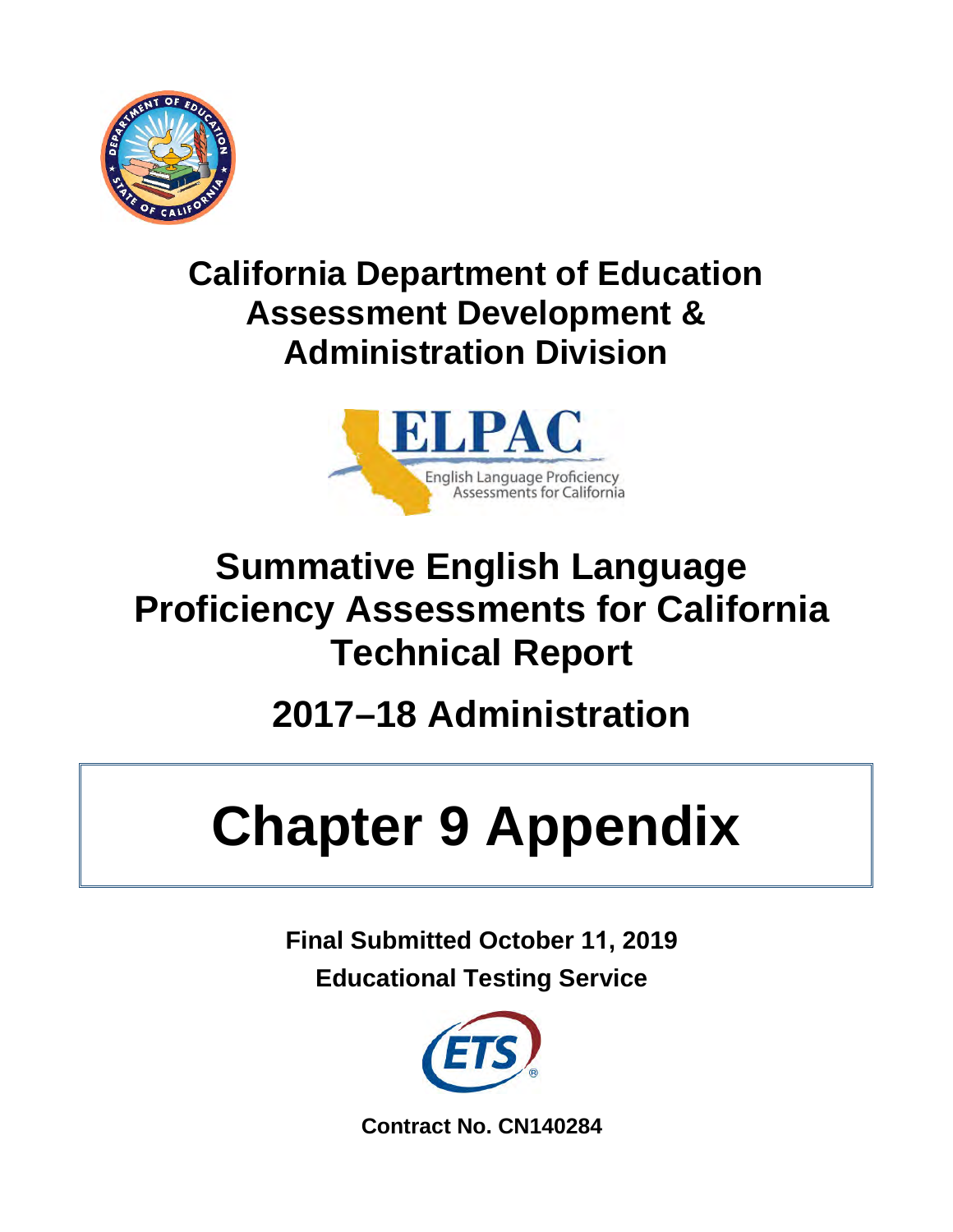## **Table of Contents**

|--|--|

## **List of Tables**

| Table 9.A.1 Correlation Coefficients Among Four Domains and Composite Scores for |               |
|----------------------------------------------------------------------------------|---------------|
| Table 9.A.2 Correlation Coefficients Among Four Domains and Composite Scores for |               |
| Table 9.A.3 Correlation Coefficients Among Four Domains and Composite Scores for |               |
| Table 9.A.4 Correlation Coefficients Among Four Domains and Composite Scores for | $\mathcal{P}$ |
| Table 9.A.5 Correlation Coefficients Among Four Domains and Composite Scores for | $\mathcal{P}$ |
| Table 9.A.6 Correlation Coefficients Among Four Domains and Composite Scores for | $\cdot$ 2     |
| Table 9.A.7 Correlation Coefficients Among Four Domains and Composite Scores for |               |
|                                                                                  |               |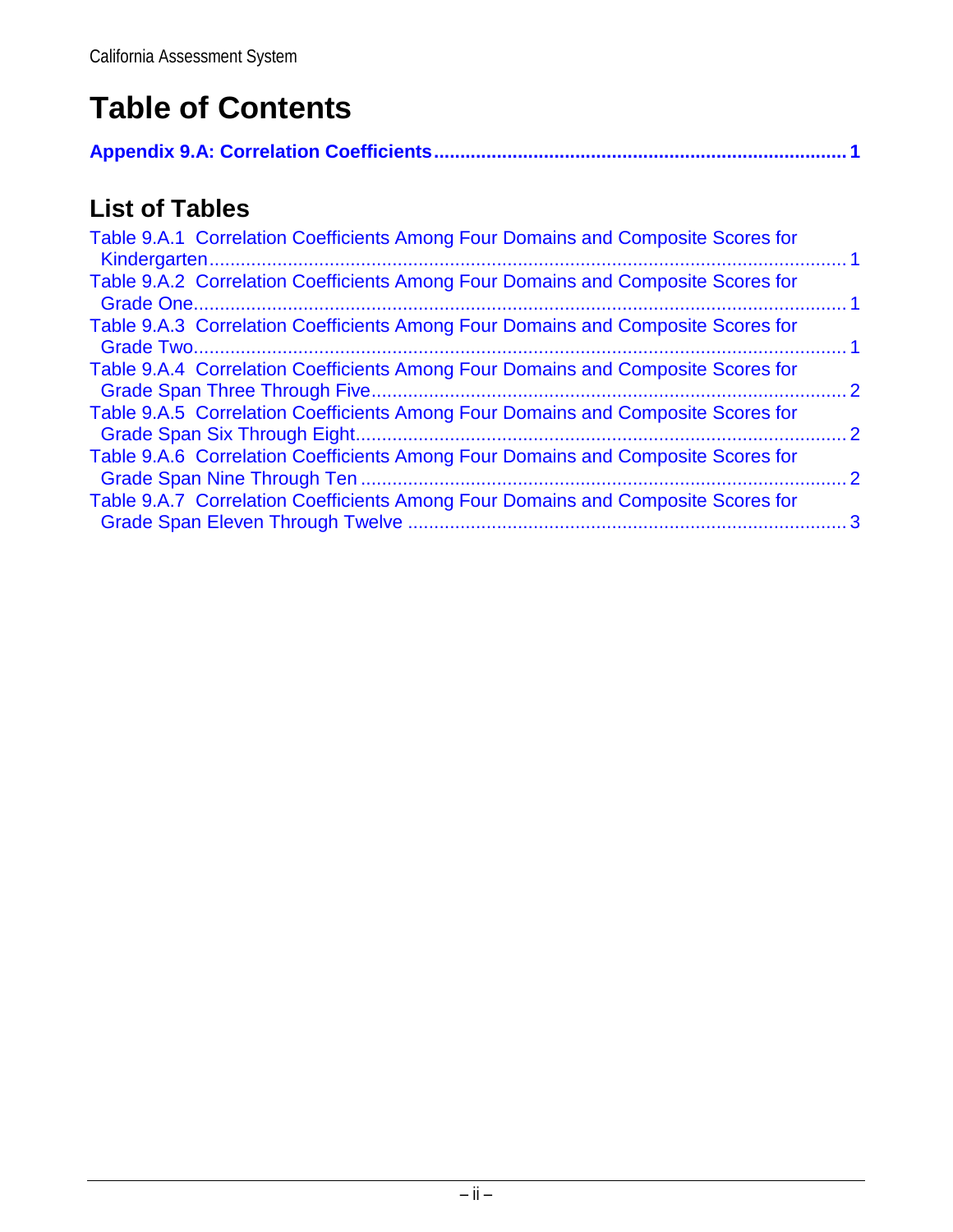### <span id="page-2-0"></span>**Appendix 9.A: Correlation Coefficients**

| <b>Domain</b>    |           | <b>Listening Speaking</b> | Reading   | Writing   | Oral<br>Language | Written<br>Language |
|------------------|-----------|---------------------------|-----------|-----------|------------------|---------------------|
| Listening        | 1.000     | 0.655                     | 0.702     | 0.483     | 0.881            | 0.644               |
| Speaking         | <b>NA</b> | 1.000                     | 0.634     | 0.460     | 0.935            | 0.596               |
| Reading          | <b>NA</b> | <b>NA</b>                 | 1.000     | 0.658     | 0.727            | 0.900               |
| Writing          | <b>NA</b> | <b>NA</b>                 | <b>NA</b> | 1.000     | 0.516            | 0.920               |
| Oral Language    | <b>NA</b> | <b>NA</b>                 | <b>NA</b> | <b>NA</b> | 1.000            | 0.676               |
| Written Language | <b>NA</b> | <b>NA</b>                 | <b>NA</b> | <b>NA</b> | <b>NA</b>        | 1.000               |

#### <span id="page-2-1"></span>**Table 9.A.1 Correlation Coefficients Among Four Domains and Composite Scores for Kindergarten**

#### <span id="page-2-2"></span>**Table 9.A.2 Correlation Coefficients Among Four Domains and Composite Scores for Grade One**

| <b>Domain</b>    |           | <b>Listening Speaking</b> | Reading   | Writing   | Oral<br>Language | Written<br>Language |
|------------------|-----------|---------------------------|-----------|-----------|------------------|---------------------|
| Listening        | 1.000     | 0.648                     | 0.574     | 0.552     | 0.903            | 0.602               |
| Speaking         | NA        | 1.000                     | 0.518     | 0.540     | 0.913            | 0.561               |
| Reading          | NA        | <b>NA</b>                 | 1.000     | 0.752     | 0.601            | 0.958               |
| Writing          | <b>NA</b> | <b>NA</b>                 | <b>NA</b> | 1.000     | 0.601            | 0.910               |
| Oral Language    | NA        | <b>NA</b>                 | <b>NA</b> | <b>NA</b> | 1.000            | 0.640               |
| Written Language | NA        | <b>NA</b>                 | <b>NA</b> | <b>NA</b> | <b>NA</b>        | 1.000               |

#### <span id="page-2-3"></span>**Table 9.A.3 Correlation Coefficients Among Four Domains and Composite Scores for Grade Two**

| <b>Domain</b>    |           | <b>Listening Speaking</b> | Reading   | Writing   | Oral<br>Language | Written<br>Language |
|------------------|-----------|---------------------------|-----------|-----------|------------------|---------------------|
| Listening        | 1.000     | 0.590                     | 0.597     | 0.539     | 0.847            | 0.618               |
| Speaking         | <b>NA</b> | 1.000                     | 0.488     | 0.522     | 0.929            | 0.538               |
| Reading          | <b>NA</b> | <b>NA</b>                 | 1.000     | 0.715     | 0.595            | 0.960               |
| Writing          | <b>NA</b> | <b>NA</b>                 | <b>NA</b> | 1.000     | 0.591            | 0.883               |
| Oral Language    | <b>NA</b> | <b>NA</b>                 | <b>NA</b> | <b>NA</b> | 1.000            | 0.637               |
| Written Language | ΝA        | <b>NA</b>                 | <b>NA</b> | <b>NA</b> | <b>NA</b>        | 1.000               |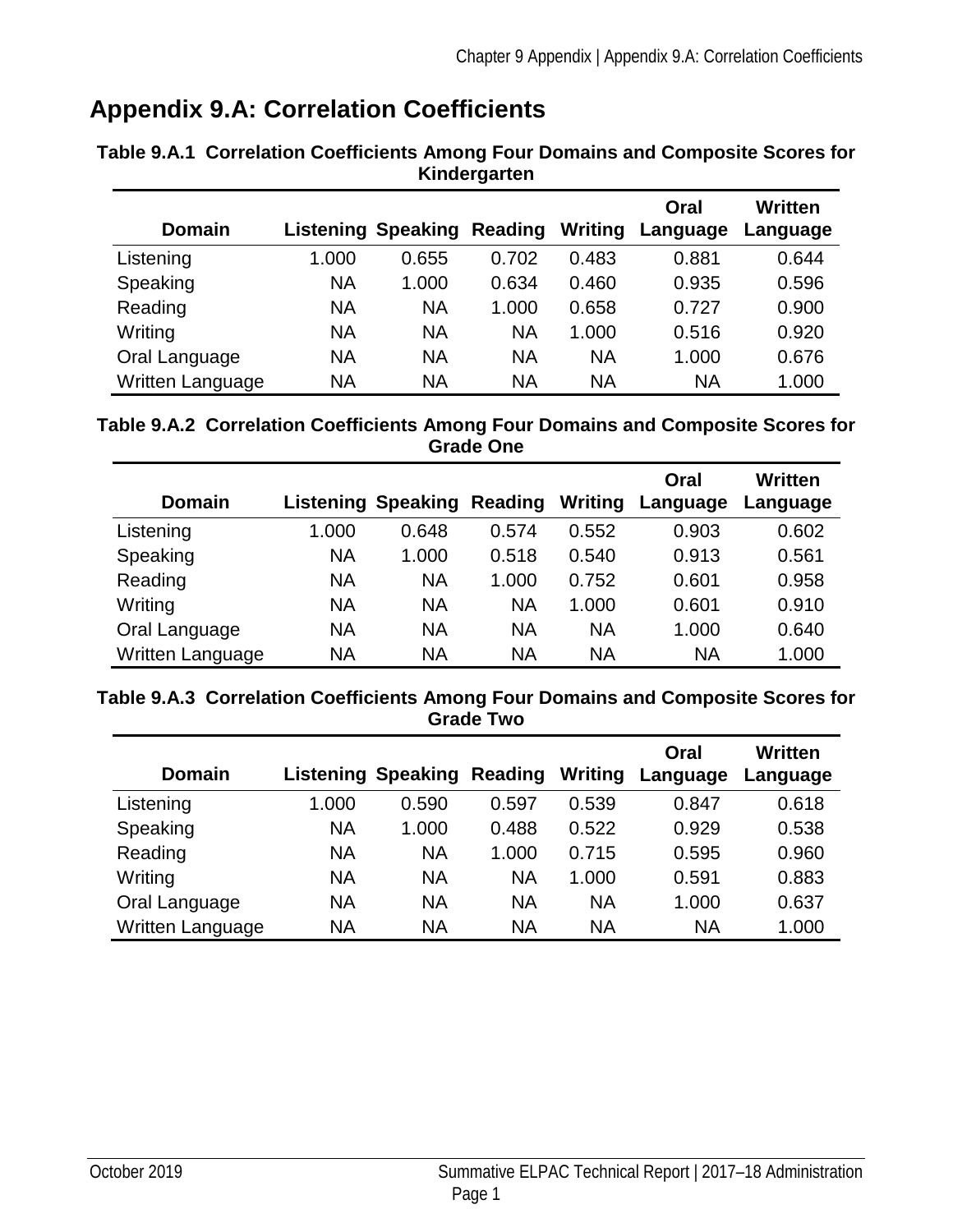| <b>Domain</b>    |           | <b>Listening Speaking</b> | Reading   | Writing   | Oral<br>Language | <b>Written</b><br>Language |
|------------------|-----------|---------------------------|-----------|-----------|------------------|----------------------------|
| Listening        | 1.000     | 0.544                     | 0.590     | 0.533     | 0.828            | 0.617                      |
| Speaking         | <b>NA</b> | 1.000                     | 0.482     | 0.586     | 0.921            | 0.569                      |
| Reading          | <b>NA</b> | <b>NA</b>                 | 1.000     | 0.677     | 0.596            | 0.948                      |
| Writing          | <b>NA</b> | <b>NA</b>                 | <b>NA</b> | 1.000     | 0.639            | 0.877                      |
| Oral Language    | <b>NA</b> | <b>NA</b>                 | <b>NA</b> | <b>NA</b> | 1.000            | 0.667                      |
| Written Language | <b>NA</b> | ΝA                        | <b>NA</b> | <b>NA</b> | <b>NA</b>        | 1.000                      |

#### <span id="page-3-0"></span>**Table 9.A.4 Correlation Coefficients Among Four Domains and Composite Scores for Grade Span Three Through Five**

#### <span id="page-3-1"></span>**Table 9.A.5 Correlation Coefficients Among Four Domains and Composite Scores for Grade Span Six Through Eight**

| <b>Domain</b>    |       | <b>Listening Speaking</b> | Reading   | Writing   | Oral<br>Language | Written<br>Language |
|------------------|-------|---------------------------|-----------|-----------|------------------|---------------------|
| Listening        | 1.000 | 0.532                     | 0.540     | 0.565     | 0.800            | 0.617               |
| Speaking         | NA    | 1.000                     | 0.418     | 0.649     | 0.934            | 0.576               |
| Reading          | NA    | <b>NA</b>                 | 1.000     | 0.578     | 0.524            | 0.925               |
| Writing          | NA    | <b>NA</b>                 | <b>NA</b> | 1.000     | 0.699            | 0.844               |
| Oral Language    | NA    | <b>NA</b>                 | <b>NA</b> | <b>NA</b> | 1.000            | 0.669               |
| Written Language | NA    | NA                        | <b>NA</b> | <b>NA</b> | <b>NA</b>        | 1.000               |

#### <span id="page-3-2"></span>**Table 9.A.6 Correlation Coefficients Among Four Domains and Composite Scores for Grade Span Nine Through Ten**

| <b>Domain</b>    |           | <b>Listening Speaking</b> | Reading   | Writing   | Oral<br>Language Language | Written |
|------------------|-----------|---------------------------|-----------|-----------|---------------------------|---------|
| Listening        | 1.000     | 0.598                     | 0.657     | 0.628     | 0.823                     | 0.708   |
| Speaking         | <b>NA</b> | 1.000                     | 0.518     | 0.714     | 0.947                     | 0.657   |
| Reading          | <b>NA</b> | <b>NA</b>                 | 1.000     | 0.653     | 0.630                     | 0.939   |
| Writing          | <b>NA</b> | <b>NA</b>                 | <b>NA</b> | 1.000     | 0.757                     | 0.873   |
| Oral Language    | <b>NA</b> | <b>NA</b>                 | <b>NA</b> | <b>NA</b> | 1.000                     | 0.748   |
| Written Language | <b>NA</b> | <b>NA</b>                 | <b>NA</b> | <b>NA</b> | <b>NA</b>                 | 1.000   |